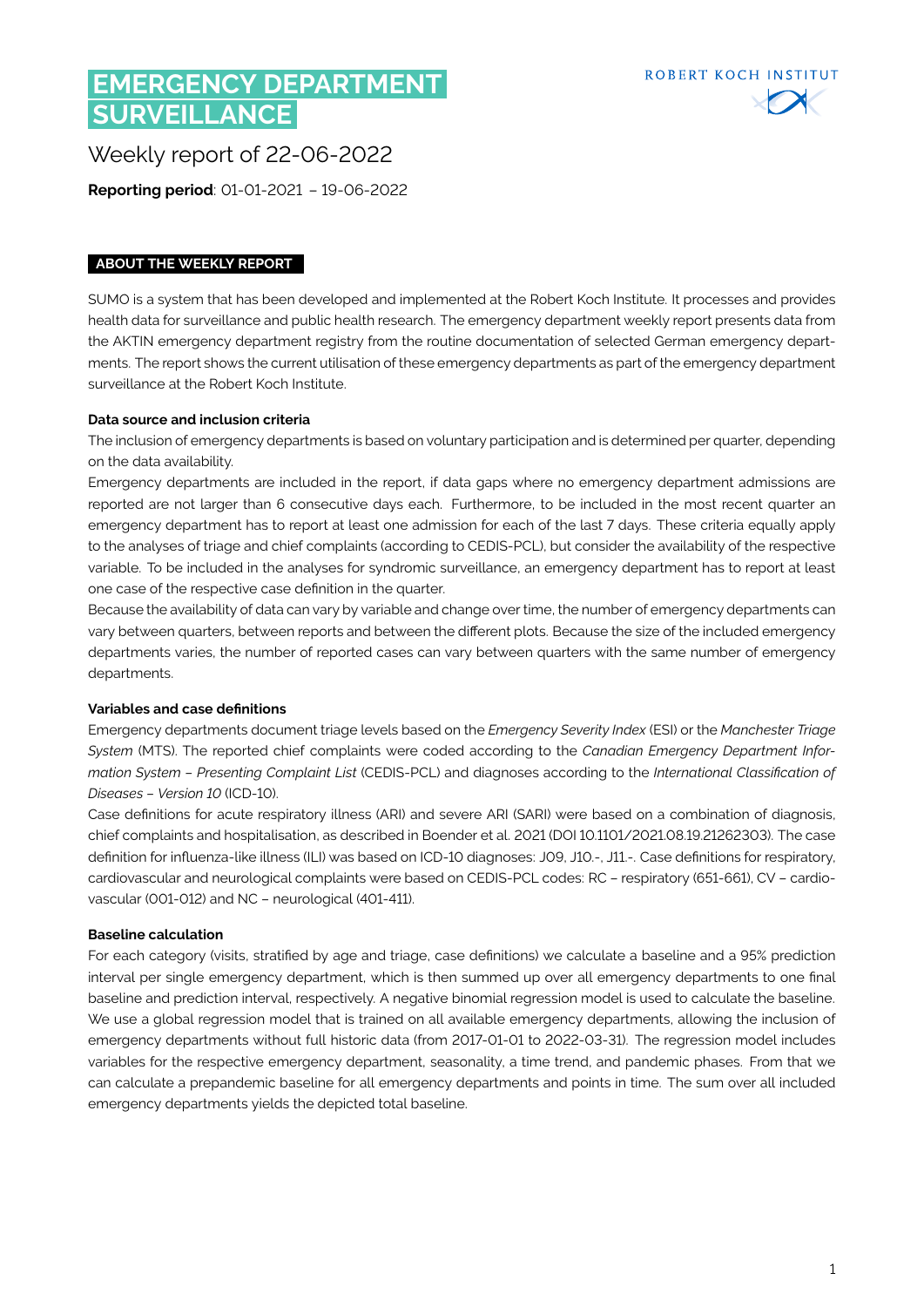#### **Interpretation of the data**

A meaningful interpretation of the data is only possible with knowledge of the processes and structures of the respective emergency departments and after consulting with these. Furthermore, for the interpretation of surveillance data, it is important to consider several limitations:

- The sample of emergency departments is not representative for Germany.
- The number of emergency departments in the current quarter may change weekly, because not every emergency department delivers data every week.
- Population based data such as incidences cannot be derived from the presented numbers.
- Complaints are not equal to clinically confirmed diagnoses. Also diagnoses made in emergency departments are often suspected diagnoses.
- The indicators for the syndromic surveillance are defined by a combination of complaints and ICD-10 diagnoses both of which may have missing values (see Table [1\)](#page-2-0). This can lead to an underestimation of case numbers.
- Changes over time can be caused both by real changes of the emergency department utilisation, as well as several other reasons (e.g. changed documentation practices or care processes). Therefore, the data should not be interpreted without prior direct communication with the emergency departments.

#### **PARTNERSHIP**

The report has been established in close cooperation with the AKTIN Emergency Department Data Registry. We want to especially thank the participating emergency departments for sharing their data.



#### **CONTACT**

#### **Robert Koch Institute**

#### **AKTIN German Emergency Department Data Registry**



[SUMO@rki.de](mailto:SUMO@rki.de)

[www.rki.de/sumo](https://www.rki.de/EN/Content/Institute/DepartmentsUnits/InfDiseaseEpidem/Div32/sumo/sumo.html)

 Robert Koch Institute Nordufer 20 13353 Berlin, Germany [office@aktin.org](mailto:Office@aktin.org)



 University Clinic for Traumatology, Medical Faculty Otto von Guericke University Hospital Magdeburg Leipziger Straße 44 39120 Magdeburg, Germany

 Department of Medical Informatics Uniklinik RWTH Aachen Pauwelsstraße 30 52074 Aachen

#### **Archive**

Previous reports can be found here: [Archive emergency department situation report.](https://www.rki.de/EN/Content/Institute/DepartmentsUnits/InfDiseaseEpidem/Div32/sumo/Archive_Tab.html;jsessionid=7D3C199FD557719CCF1ACDF351B2FB5A.internet062)

#### **Suggested citation:**

Robert Koch Institute: Routine health data in real-time (SUMO). Emergency Department Surveillance Weekly Report 22-06-2022. DOI 10.25646/10082.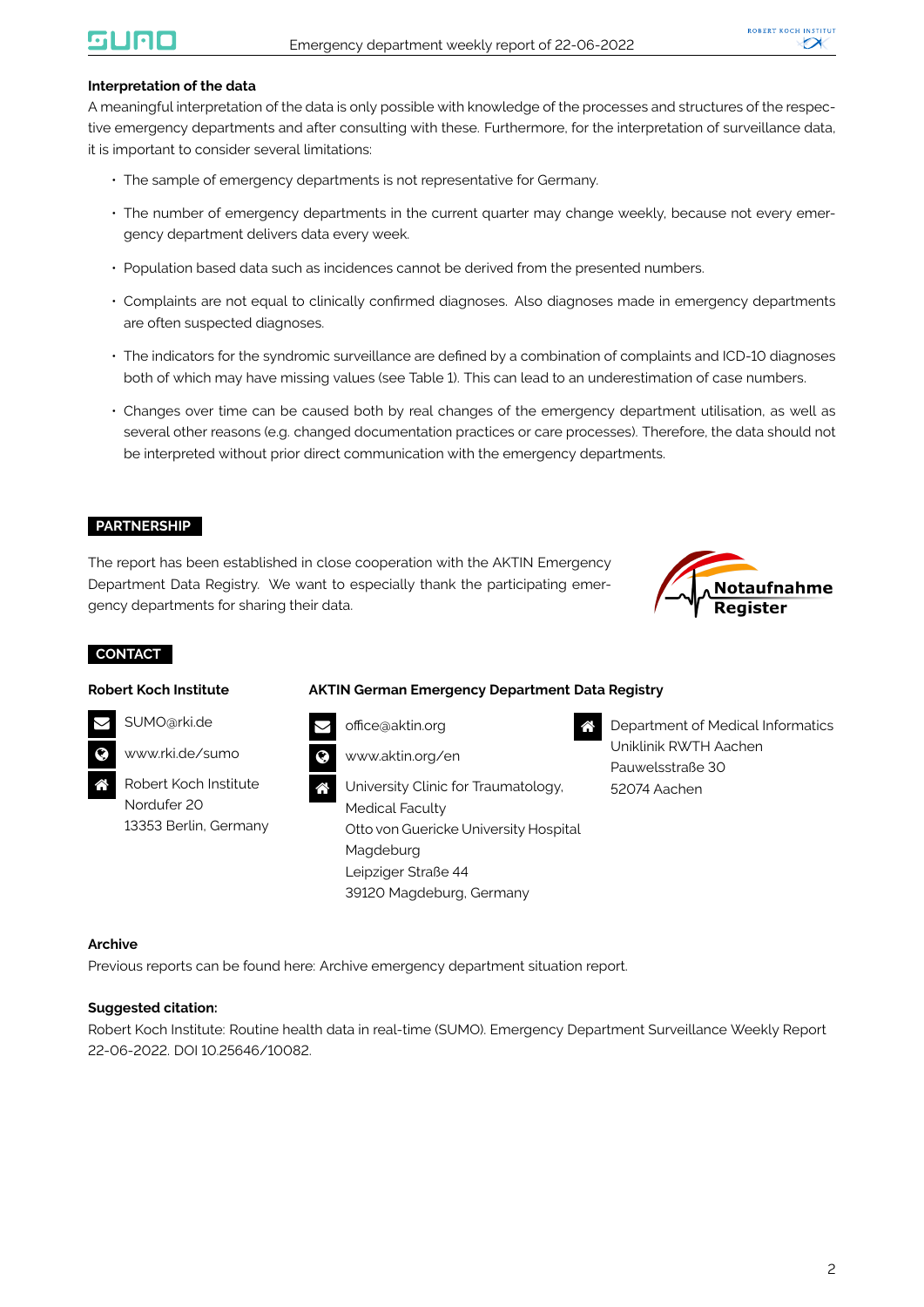### liale

#### **WEEKLY OVERVIEW**

**Reporting date:** 22-06-2022 **Reporting period:** 01-01-2021 – 19-06-2022

**Emergency departments:** in total 23 emergency departments in Germany, located in the federal states Baden-Wuerttemberg, Bavaria, Lower Saxony, North Rhine-Westphalia, Saxony, Saxony-Anhalt, and Schleswig-Holstein

#### **Level of care:**

| Basic emergency care:                        | 2 departments |
|----------------------------------------------|---------------|
| Extended emergency care:                     | 3 departments |
| Comprehensive emergency care: 18 departments |               |



**Figure 1:** Emergency departments included in the current quarter (green) and included in the previous quarters in this report (grey).

#### <span id="page-2-0"></span>**Data quality**

| Date       | Number of<br>attendances | Average<br>number of<br>attendances<br>per department | Triage<br>available<br>$(\%)$ | <b>CEDIS-PCL</b><br>available<br>$(\%)$ | ICD-10 diagnosis<br>available<br>(%) | Disposition<br>available<br>$(\%)$ |
|------------|--------------------------|-------------------------------------------------------|-------------------------------|-----------------------------------------|--------------------------------------|------------------------------------|
| 19-06-2022 | 2,263                    | 98                                                    | 97.3                          | 69.6                                    | 41.1                                 | 77.9                               |
| 18-06-2022 | 2,432                    | 105                                                   | 97.2                          | 66.2                                    | 42.9                                 | 76.9                               |
| 17-06-2022 | 2,724                    | 118                                                   | 96.7                          | 63.9                                    | 45.4                                 | 76.6                               |
| 16-06-2022 | 2,341                    | 101                                                   | 97.1                          | 68.5                                    | 49.1                                 | 78.3                               |
| 15-06-2022 | 2,569                    | 111                                                   | 97.3                          | 66.4                                    | 51.5                                 | 79.2                               |
| 14-06-2022 | 2,435                    | 105                                                   | 97.7                          | 66.8                                    | 54.3                                 | 78.7                               |
| 13-06-2022 | 2,705                    | 117                                                   | 97.5                          | 67.9                                    | 54.3                                 | 79.6                               |

**Table 1:** Number of recorded emergency department attendances and availability of variables for each day of the current week

#### **EMERGENCY DEPARTMENT ATTENDANCES**

#### **Figure 2: Emergency department attendances**

Daily emergency department attendances shown as 7-day moving average compared to baseline.

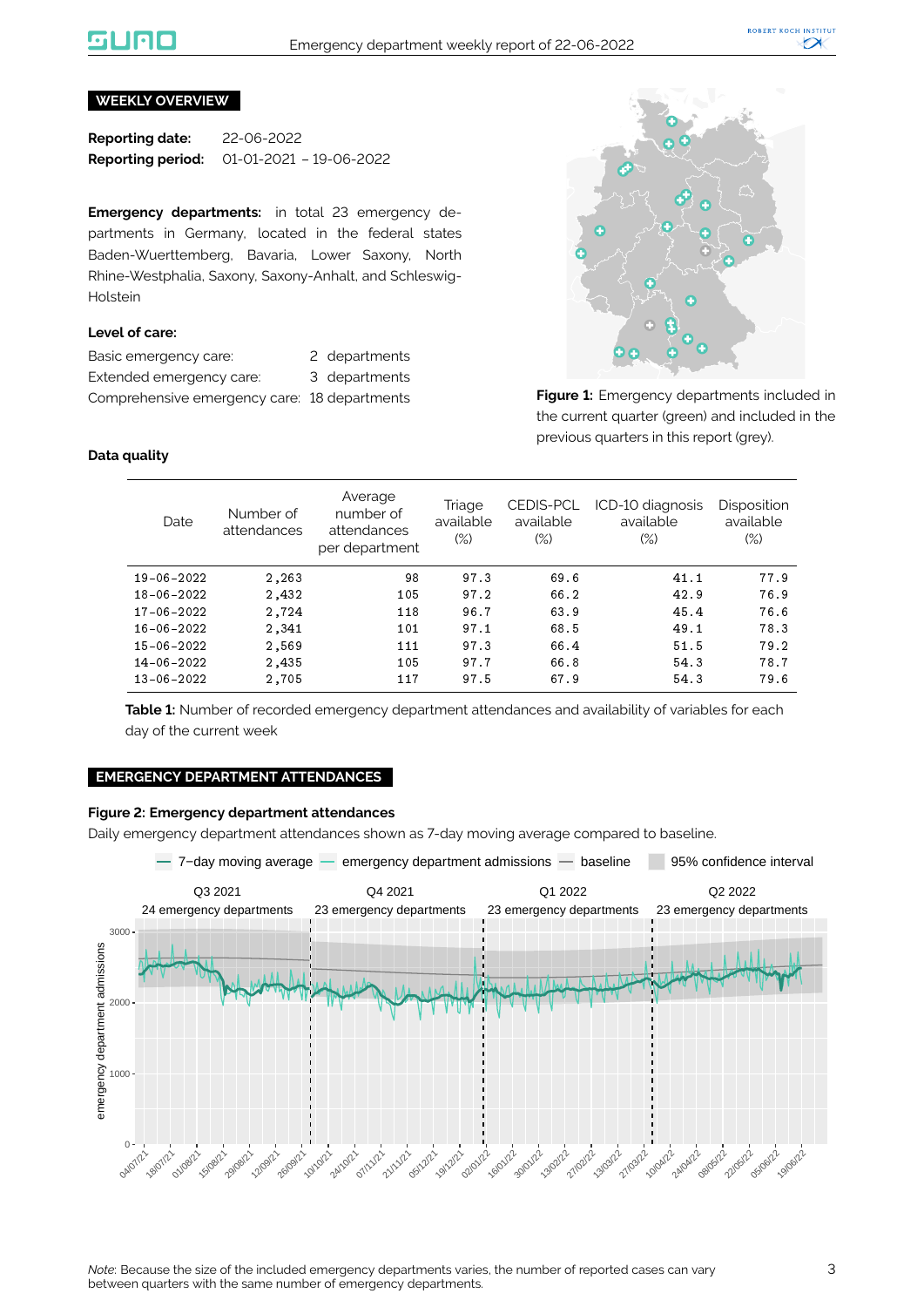## **silieio**



#### **AGE**

#### **Figure 3a: Overview of all age groups**

7-day moving average of emergency department attendances stratified by age groups.



#### **Figure 3b: Attendances per age group compared to baseline**

7-day moving average of emergency department attendances stratified by age groups in comparison to baseline.

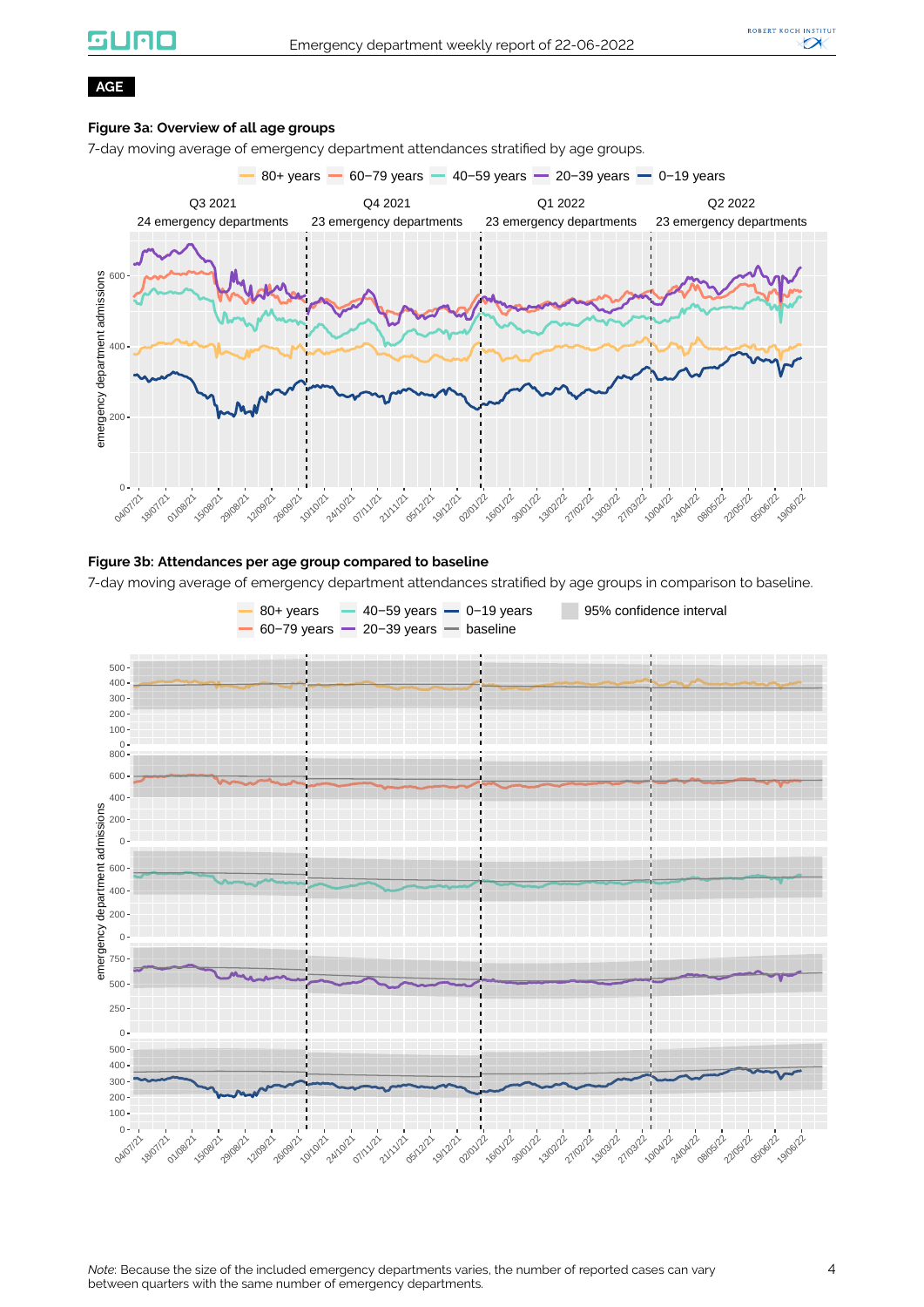### **GUNC**



#### **TRIAGE**

#### **Figure 4a: Overview of all triage levels**

7-day moving average of emergency department attendances stratified by triage levels.



#### **Figure 4b: Attendances per triage level compared to baseline**

7-day moving average of emergency department attendances stratified by triage levels in comparison to baseline.

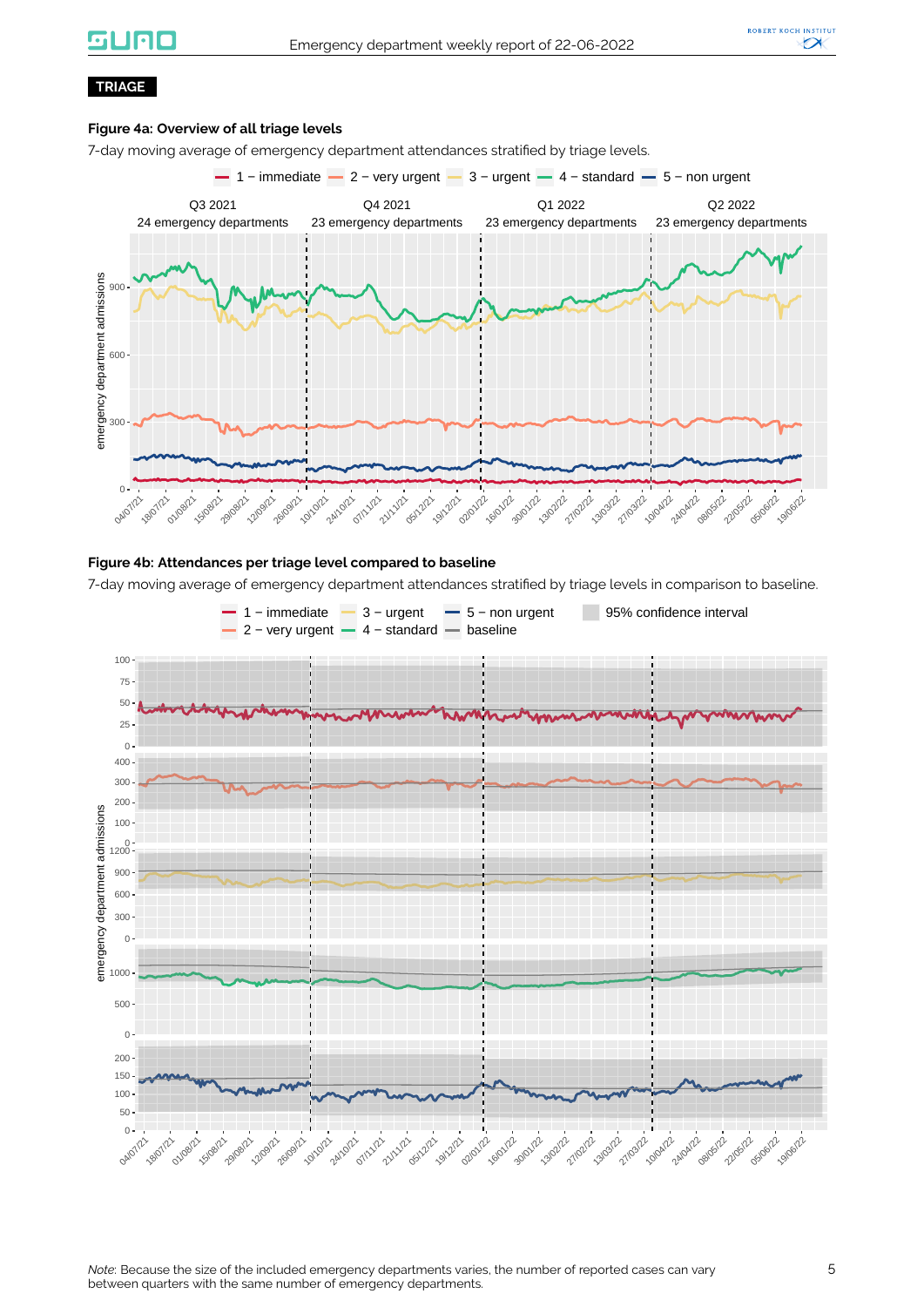

#### **SYNDROMIC SURVEILLANCE**

#### **Figure 5: Acute respiratory infection (ARI)**

Daily emergency department attendances for acute respiratory infection (ARI) and 7-day moving average in comparison to baseline.



#### **Figure 6: Severe acute respiratory infection (SARI)**

Daily emergency department attendances for severe acute respiratory infection (SARI) and 7-day moving average in comparison to baseline.

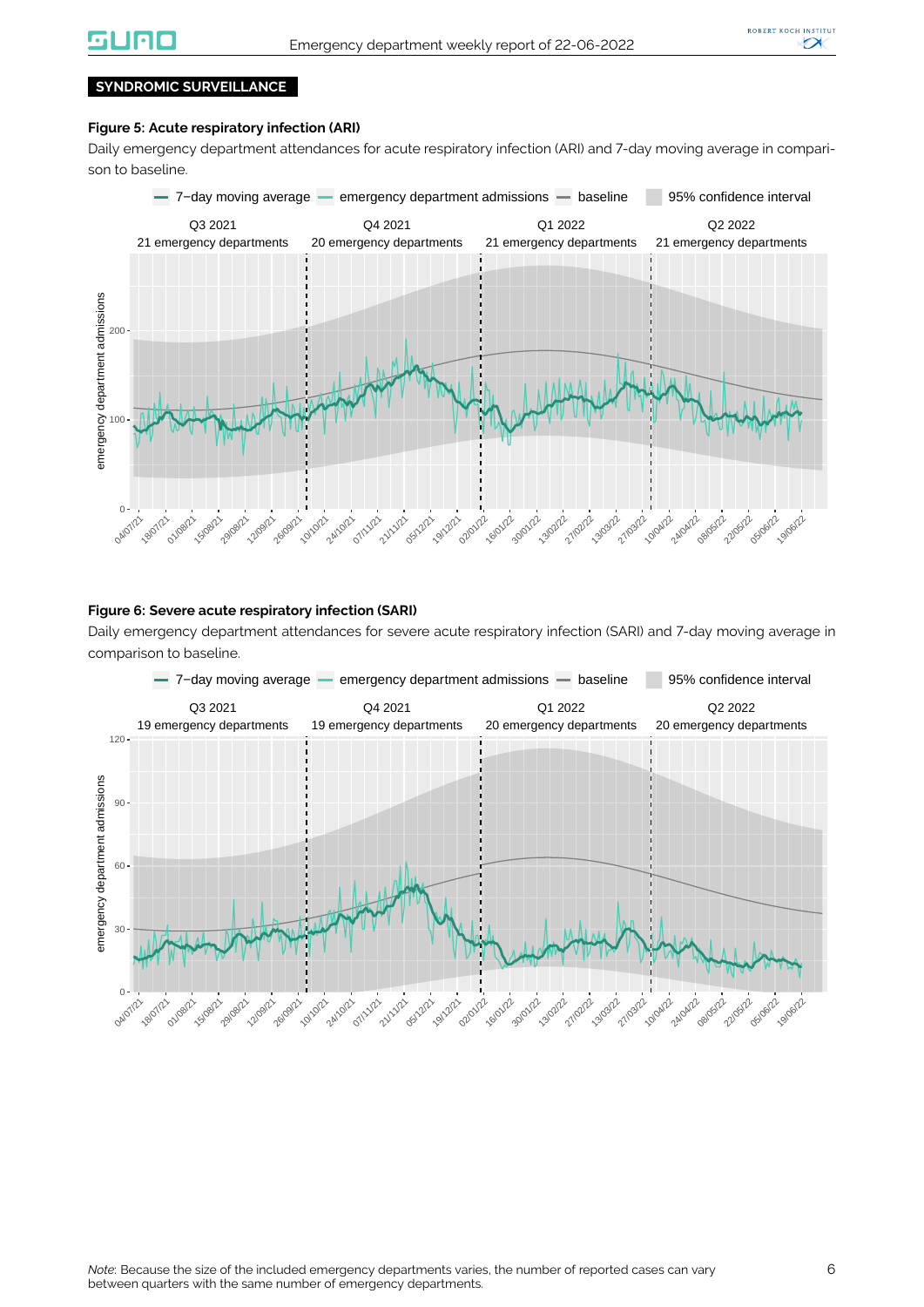#### **Figure 7: Influenza-like-illness (ILI)**

Daily emergency department attendances for influenza-like illness (ILI) and 7-day moving average in comparison to baseline.



#### **Figure 8: Respiratory complaints**

Daily emergency department attendances for respiratory complaints and 7-day moving average in comparison to baseline.